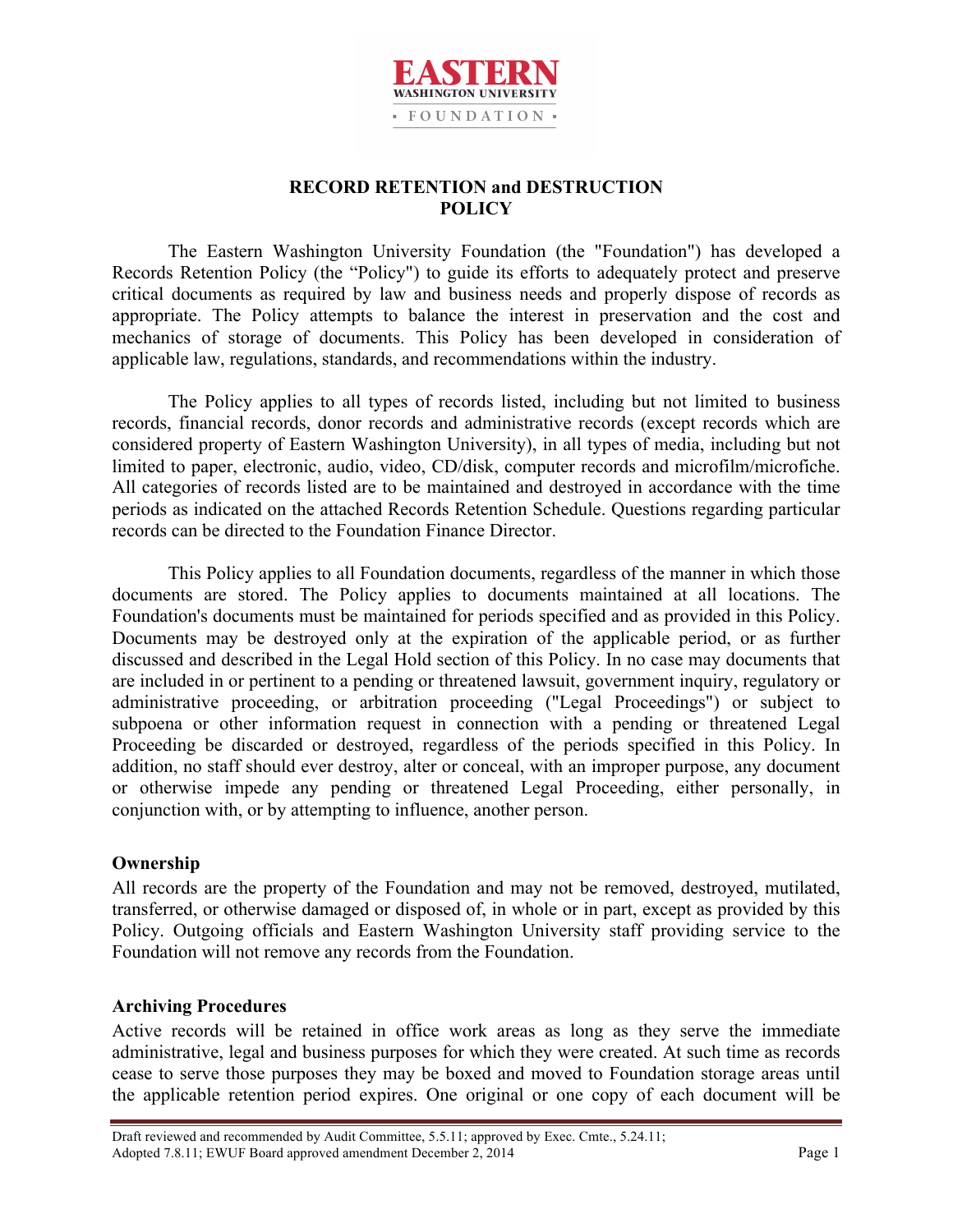

archived. All staff are responsible for ensuring that the records they handle, control or create are treated in accordance with this Policy.

## **Legal Hold**

A legal hold suspends all document destruction and supersedes all procedures under this Policy. The purpose of a legal hold is to preserve and protect appropriate records under special circumstances, such as litigation or government investigation. All staff will be notified when a legal hold is required and will be provided specific instructions for compliance.

Foundation records or supporting documents that have been placed under a legal hold must not be removed, destroyed, altered or modified under any circumstances. The legal hold shall continue until legal counsel authorizes its cessation.

## **Destruction Procedures**

On an annual basis, documents in storage shall be reviewed to determine whether destruction is appropriate. Prior to destruction, a document destruction report will be generated and circulated to the appropriate parties for each document type to ensure destruction of the listed documents is appropriate. Deviations from this destruction procedure may occur from time to time with good cause and with the approval of the Foundation Executive Director. Any deviations from destruction procedures shall be noted on the document destruction reports.

All records shall be destroyed in a secure manner to secure confidentiality, taking into account the manner in which the record is stored. Hard-copy paper documents shall be destroyed by shredding; electronic records shall be deleted in accordance with technology industry standards.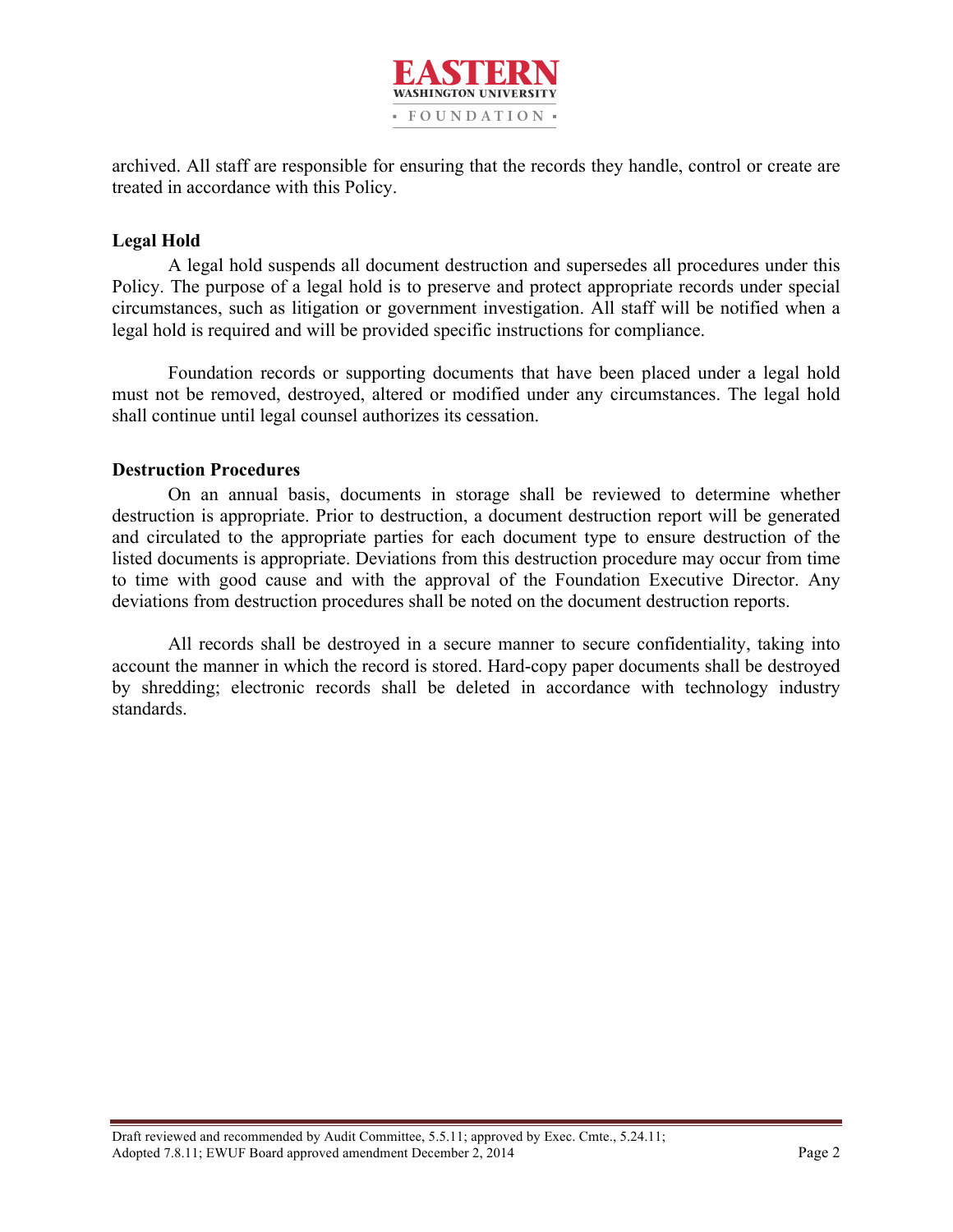

#### **RETENTION PERIODS**

## ADMINISTRATIVE

| <b>DESCRIPTION</b>                                                              | <b>RETENTION PERIOD</b><br>(YEARS) |
|---------------------------------------------------------------------------------|------------------------------------|
| <b>Accounts Payable</b>                                                         | 7 years                            |
| <b>Annual Reports</b>                                                           | Permanent                          |
| Articles of Incorporation and Amendments                                        | Permanent                          |
| Auditor Report (yearly outside report and opinion on Financial Statements)      | 7 years                            |
| <b>Audit Reports</b>                                                            | Permanent                          |
| <b>Bank Account Files - Closed</b>                                              | 3 years                            |
| Bank Accounts Signature Authorization                                           | Current                            |
| Bank Authorization and Correspondence                                           | Current                            |
| <b>Bank Deposit Slips</b>                                                       | 2 years                            |
| <b>Bank Deposit Receipts</b>                                                    | 7 years                            |
| Bank Reconciliation, Bank Statements and Supporting Paper                       | 7 years                            |
| <b>Bequests</b>                                                                 | Permanent                          |
| Board and Committee Minutes (agendas, minutes, correspondence, and<br>policies) | Permanent                          |
| <b>Budget</b>                                                                   | 7 years                            |
| <b>Bylaws</b>                                                                   | Permanent                          |
| Cash Books, Receipts and Disbursements                                          | 7 years                            |
| Chart of Accounts                                                               | Permanent                          |

Draft reviewed and recommended by Audit Committee, 5.5.11; approved by Exec. Cmte., 5.24.11; Adopted 7.8.11; EWUF Board approved amendment December 2, 2014 Page 3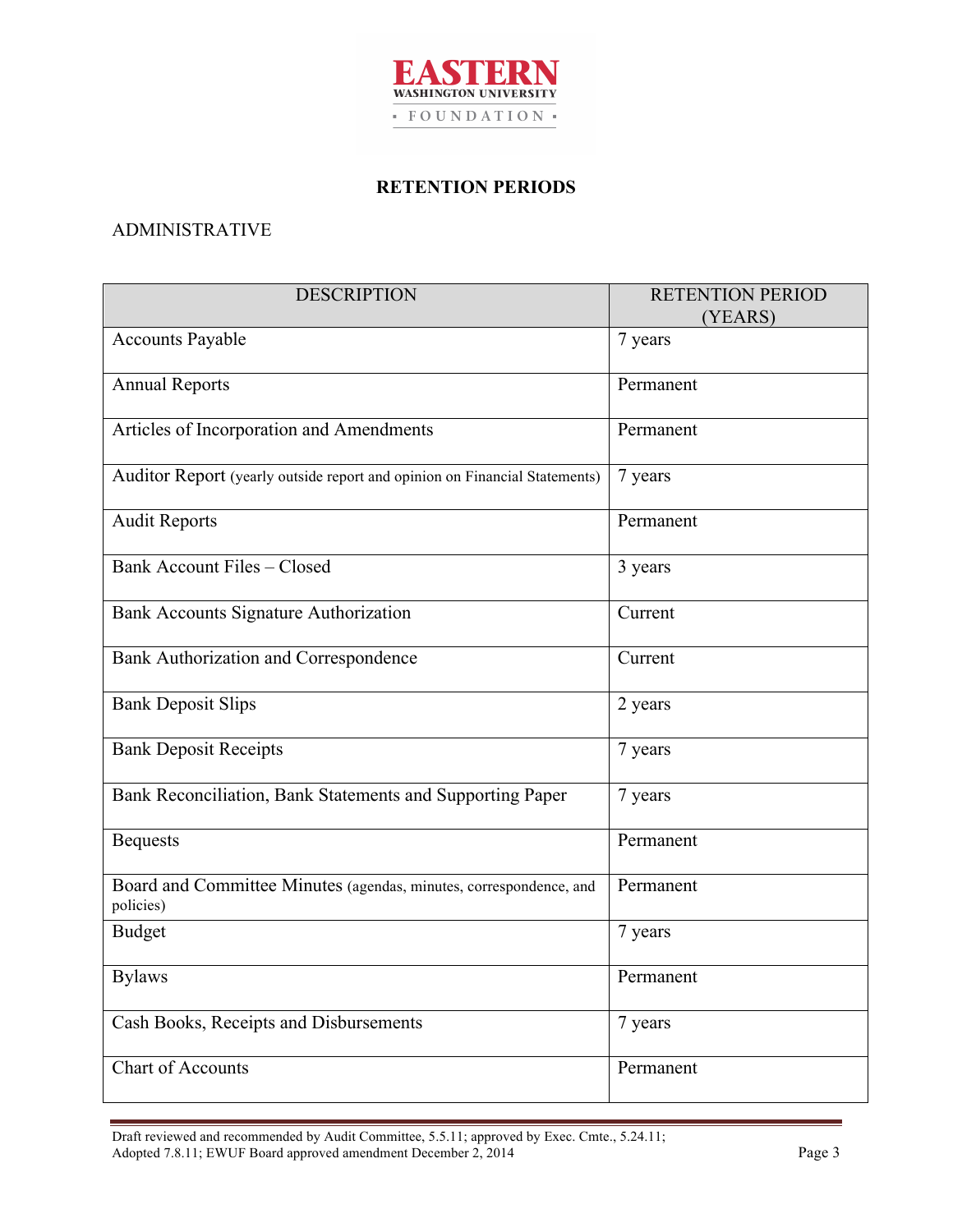

| Check Copies - Paid - Canceled or Voided                                                                                                                 | 7 years   |
|----------------------------------------------------------------------------------------------------------------------------------------------------------|-----------|
| <b>Consolidated Fixed Assets Schedules</b>                                                                                                               | Permanent |
| Correspondence (legal, tax, and other important matters only)                                                                                            | Permanent |
| Depreciation Worksheets (year- end report)                                                                                                               | 20 years  |
| Disbursement Orders (Payments to Vendors of all funds by account)                                                                                        | 7 years   |
| Financial Reporting System Report (Banner)                                                                                                               | 2 years   |
| Financial Statements Monthly (Includes Financial and Donor Reports)                                                                                      | 7 years   |
| <b>Financial Statements Year End</b>                                                                                                                     | Permanent |
| Foundation Gift Slips (Copies of donor receipt)                                                                                                          | 7 years   |
| Foundation Purchase Requisitions (Documents request issuance from<br>the university of purchase order for supplies, equipment and approved<br>functions) | 6 years   |
| General Ledger                                                                                                                                           | 7 years   |
| Gift Batches (gifts, earned, pledges, etc.)                                                                                                              | 7 years   |
| <b>Investment Performance Reports</b>                                                                                                                    | Permanent |
| IRS Rulings and Determination                                                                                                                            | Permanent |
| IRS Tax Returns (Form 990s)                                                                                                                              | Permanent |
| <b>IRS</b> Determination Letter                                                                                                                          | Permanent |
| Legal documents (contracts and agreements)                                                                                                               | Permanent |
| Major Gifts (includes correspondence, copies or received checks, research<br>materials)                                                                  | 75 years  |
| Matching Gifts (Correspondence between individuals, corporations and the<br>university relative to matching funds)                                       | 1 year    |
| Miscellaneous checks and remittances                                                                                                                     | 7 years   |

Draft reviewed and recommended by Audit Committee, 5.5.11; approved by Exec. Cmte., 5.24.11; Adopted 7.8.11; EWUF Board approved amendment December 2, 2014 Page 4